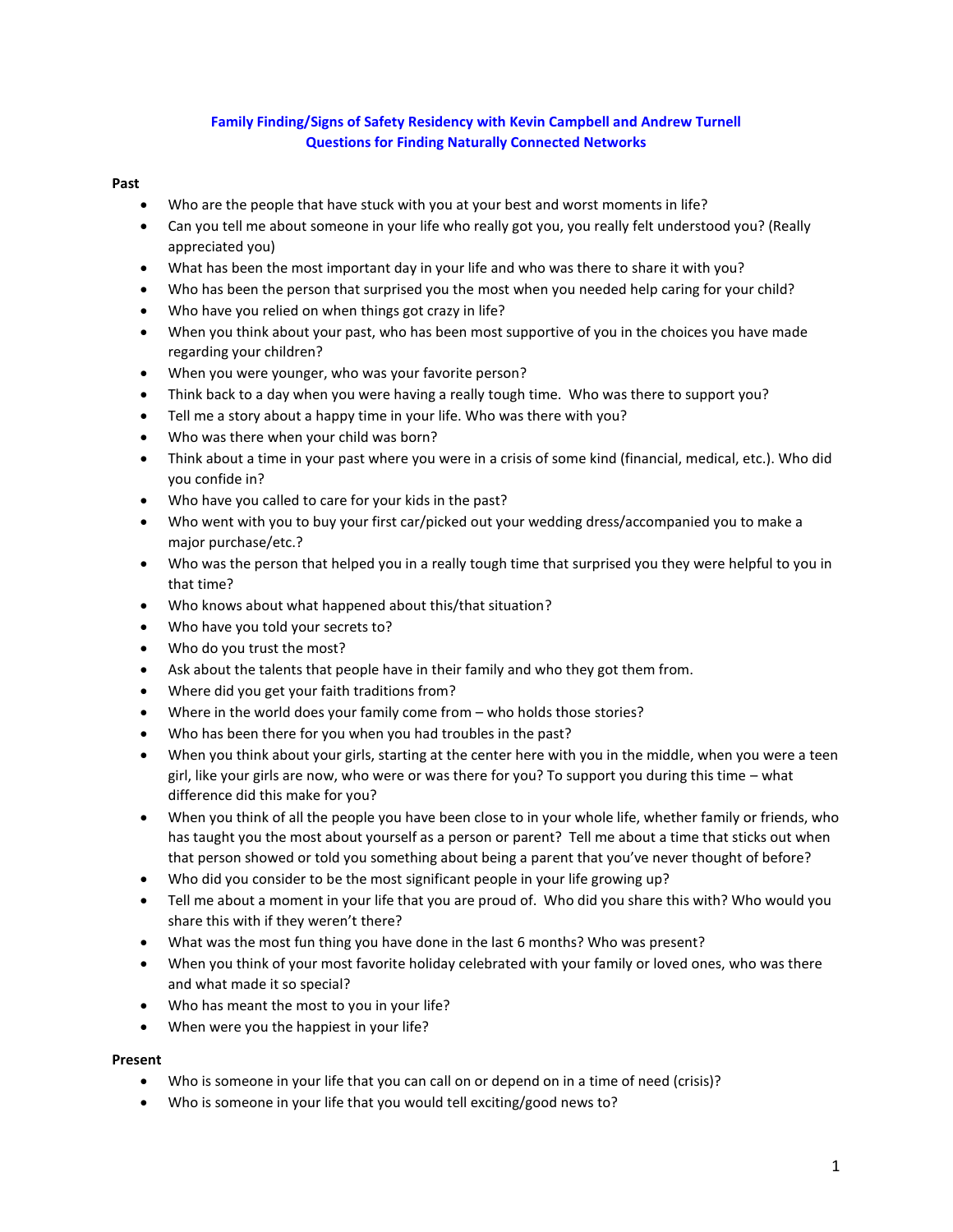- If today was the last day you could ever communicate something to your child what would you say to them?
- Who would you call for your children's birthday party?
- Who would you call first today if you had wonderful news? News that you were the most excited you have ever been.
- Who do you call on a bad day? Who do you call on a good day? Who would call you on a good/bad day?
- If I gave you 1 million dollars right now and I said you can have the 1 million free and clear, but you have to give the million dollars to 5 people in order to receive 10 million more. Who would those 5 people be?
- Who is the person you trust the most to take care of your kids, no matter what?
- This is a difficult discussion. Who in your life, if they were here right now, would help you feel like it is a little more manageable? Can we call them to come here?
- Who are you going to call about this when you get off the phone with me? Who do you want that person to call?
- Who in your life do you wish had been here to help when I knocked on your door? Who might be the first person you tell about CFS meeting with you today?
- Who is the most important person in your life today?
- Who would you call to care for your child if you went to the hospital today?
- Who all will you call in the middle of the night when you need help? What is it about that (those) person (people) that lets you know you can count on her/him (them)?
- Who do you call when you are stuck and unable to pick up your kids at school?
- Who is the one person you may be taking for granted most right now?
- If you won a big award who are 5 people you would want to be there?
- Who would you invite to your child's birthday party?
- Who did you send a text message (phone call) to first today?
- Who is the one person you wish were with you right now to support you right now?
- In case of an emergency (or if you were in an accident), who do you feel are the two most important people to contact?
- Who do you go to in life when you are making important decisions (like moving to a new town)?
- Who is your go to person when life gets tough?
- As a stake holder, what are your concerns about working with me?

# **Future**

- Please think about all of the important people in your life right now. So if I were to come to you 10 years from now and ask who has been the most unconditionally caring person in your life over the last 10 years, which of the people you know now would you most want to be describing to me?
- Tomorrow you end up in a serious accident and you are in the hospital in a coma. Who would you want the doctor to call to take care of your kids until you get out?
- If you could fast forward 5 years from now, who would be your support network and who would rely on you?
- Who would be the people that you see in your life sharing your birthday 5 years from now?
- Who would you hope to have at your side for comfort in your older years of life?
- Tell me about your wildest dreams for the future? What does it look like and who's there with you?
- Where do you see yourself in 5 years? Who is there with you? What do your relationships look like?
- If you were hit by a bus next month and unable to care for your children who would be able to care for your kids?
- If next year you found yourself homeless who would you call?
- If you were to die in a car accident tomorrow who are the people you would want to raise your children?
- You wake up tomorrow and its two years from now. Who are the people you would hope be in your life?